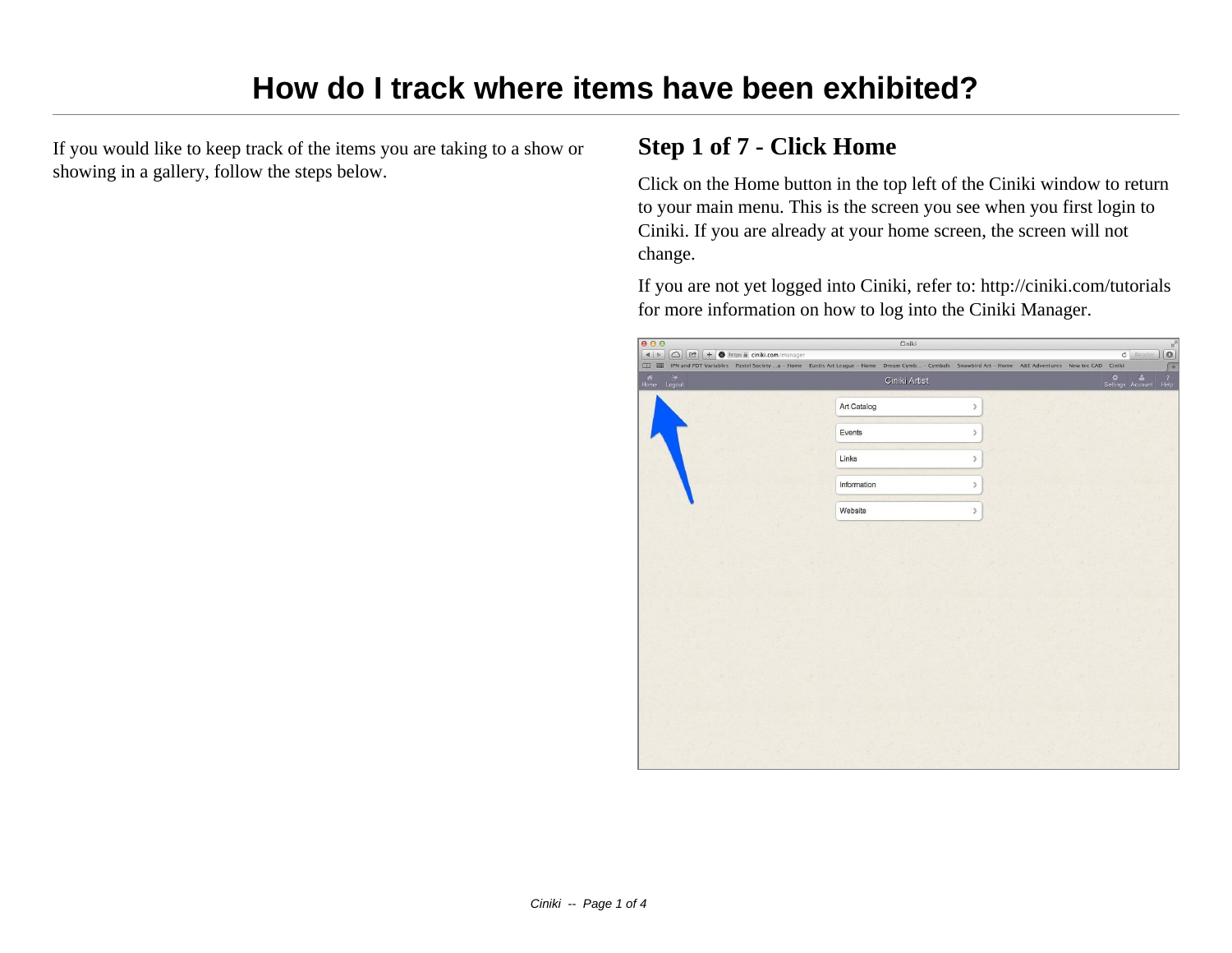### **Step 2 of 7 - Click on Art Catalog**

Open your Art Catalog.

| 000                                                                                                                                                                                                                                                                                                                                                                                                                                                                                                                                                                                          | Ciniki                                           |               |                         | $\frac{1}{\log n}$     |
|----------------------------------------------------------------------------------------------------------------------------------------------------------------------------------------------------------------------------------------------------------------------------------------------------------------------------------------------------------------------------------------------------------------------------------------------------------------------------------------------------------------------------------------------------------------------------------------------|--------------------------------------------------|---------------|-------------------------|------------------------|
| $\boxed{\bigcirc}$ $\boxed{\triangleright}$ $\boxed{\uparrow}$ $\boxed{\uparrow}$ https $\hat{a}$ ciniki.com/manager<br>$\begin{array}{c c c c} & \multicolumn{3}{c }{\phantom{1}} & \multicolumn{3}{c }{\phantom{1}}\\ \multicolumn{3}{c }{\phantom{1}} & \multicolumn{3}{c }{\phantom{1}} & \multicolumn{3}{c }{\phantom{1}}\\ \multicolumn{3}{c }{\phantom{1}} & \multicolumn{3}{c }{\phantom{1}} & \multicolumn{3}{c }{\phantom{1}}\\ \multicolumn{3}{c }{\phantom{1}} & \multicolumn{3}{c }{\phantom{1}} & \multicolumn{3}{c }{\phantom{1}}\\ \multicolumn{3}{c }{\phantom{1}} & \mult$ |                                                  |               | $\overline{\texttt{C}}$ | Reader                 |
| <b>Home</b><br>$\begin{array}{c}\n\hline\n\end{array}$ Logout                                                                                                                                                                                                                                                                                                                                                                                                                                                                                                                                | Ciniki Artist Demo                               | ः<br>Settings | $\mathbf{a}$<br>Account | $\overline{2}$<br>Help |
|                                                                                                                                                                                                                                                                                                                                                                                                                                                                                                                                                                                              | Art Catalog<br>$\left\langle \cdot\right\rangle$ |               |                         |                        |
|                                                                                                                                                                                                                                                                                                                                                                                                                                                                                                                                                                                              | Events<br>$\mathcal{P}$                          |               |                         |                        |
|                                                                                                                                                                                                                                                                                                                                                                                                                                                                                                                                                                                              | Links<br>ÿ                                       |               |                         |                        |
|                                                                                                                                                                                                                                                                                                                                                                                                                                                                                                                                                                                              | Information<br>$\mathcal{P}$                     |               |                         |                        |
|                                                                                                                                                                                                                                                                                                                                                                                                                                                                                                                                                                                              | Website<br>$\,$                                  |               |                         |                        |
|                                                                                                                                                                                                                                                                                                                                                                                                                                                                                                                                                                                              |                                                  |               |                         |                        |
|                                                                                                                                                                                                                                                                                                                                                                                                                                                                                                                                                                                              |                                                  |               |                         |                        |
|                                                                                                                                                                                                                                                                                                                                                                                                                                                                                                                                                                                              |                                                  |               |                         |                        |
|                                                                                                                                                                                                                                                                                                                                                                                                                                                                                                                                                                                              |                                                  |               |                         |                        |
|                                                                                                                                                                                                                                                                                                                                                                                                                                                                                                                                                                                              |                                                  |               |                         |                        |
|                                                                                                                                                                                                                                                                                                                                                                                                                                                                                                                                                                                              |                                                  |               |                         |                        |
|                                                                                                                                                                                                                                                                                                                                                                                                                                                                                                                                                                                              |                                                  |               |                         |                        |

# **Step 3 of 7 - Choose a category**

Open the category where the item is located that you wish to edit or skip this step if you do not have the list of categories.

|                                   | Catalog                                                         |                              | $rac{\mathbf{x}}{\mathsf{Tools}}$ | $^{+}_{Add}$ | $\overline{?}$ |
|-----------------------------------|-----------------------------------------------------------------|------------------------------|-----------------------------------|--------------|----------------|
| $rac{\triangleleft}{\text{Back}}$ |                                                                 |                              |                                   |              | Help           |
|                                   | search                                                          |                              |                                   |              |                |
|                                   |                                                                 |                              |                                   |              |                |
|                                   | Painting<br>Sculpture<br>All                                    |                              |                                   |              |                |
|                                   | Categories<br>Years<br>Exhibited<br>Media<br>Locations<br>Lists |                              |                                   |              |                |
|                                   | Abstract Figures (16)                                           | $\mathcal{P}$                |                                   |              |                |
|                                   | Abstracts (46)                                                  | $\,$                         |                                   |              |                |
|                                   | Florida Landscapes (34)                                         | $\rightarrow$                |                                   |              |                |
|                                   | Landscapes <sup>(29)</sup>                                      | $\mathcal{P}$                |                                   |              |                |
|                                   | Niagara Region (20)                                             | $\mathcal{P}$                |                                   |              |                |
|                                   | People and Portraits (5)                                        | $\mathcal{P}$                |                                   |              |                |
|                                   | Sculptures 5                                                    | $\mathcal{P}$                |                                   |              |                |
|                                   | Sold (39)                                                       | $\rightarrow$                |                                   |              |                |
|                                   | Still Life 3                                                    | $\left\langle \right\rangle$ |                                   |              |                |
|                                   | Add                                                             | $\mathcal{P}$                |                                   |              |                |
|                                   |                                                                 |                              |                                   |              |                |
|                                   | Download                                                        |                              |                                   |              |                |
|                                   |                                                                 |                              |                                   |              |                |
|                                   |                                                                 |                              |                                   |              |                |
|                                   |                                                                 |                              |                                   |              |                |
|                                   |                                                                 |                              |                                   |              |                |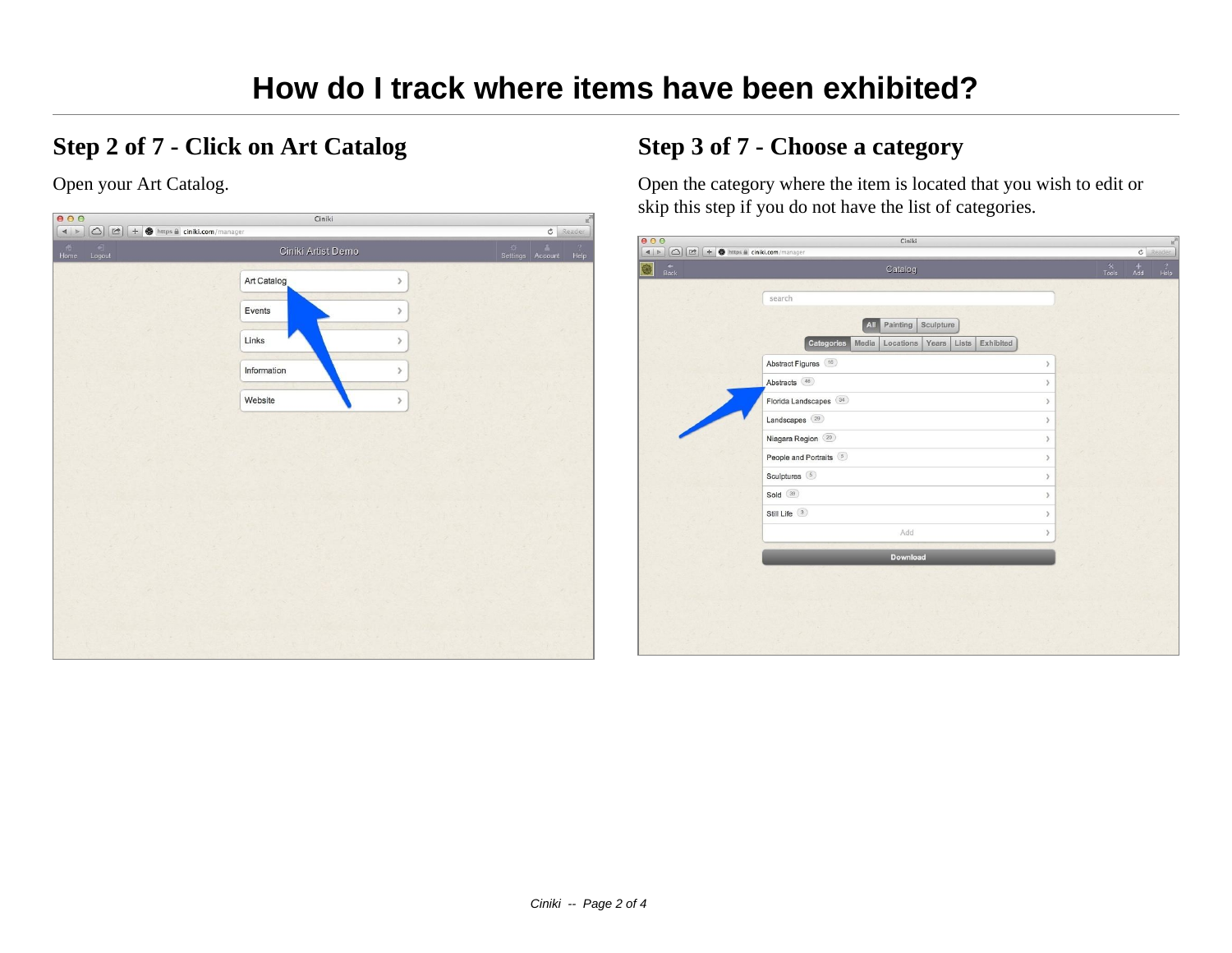## **Step 4 of 7 - Choose the item**

Choose the item to add to an exhibited list.



## **Step 5 of 7 - Click on Add Exhibited**

| 000<br>Ciniki<br>$\Omega$<br><sup>2</sup> + + ttps a ciniki.com/manager<br>$\begin{array}{c c c c} A & & \rightarrow \end{array}$ |                           |                                                         |                               |                                     | $\overline{\epsilon}$<br>$c$ Reader |  |  |
|-----------------------------------------------------------------------------------------------------------------------------------|---------------------------|---------------------------------------------------------|-------------------------------|-------------------------------------|-------------------------------------|--|--|
| 0<br>٠<br>Back                                                                                                                    | $\left($<br>Art<br>Prev   |                                                         | $\blacktriangleright$<br>Next | $\frac{\mathscr{E}}{\mathsf{Edit}}$ | $\overline{?}$<br>Help              |  |  |
| Image                                                                                                                             |                           | Description                                             |                               |                                     |                                     |  |  |
|                                                                                                                                   |                           | Acrylic on gallery wrapped canvas.                      |                               |                                     |                                     |  |  |
|                                                                                                                                   |                           | Private Information                                     |                               |                                     |                                     |  |  |
|                                                                                                                                   |                           | Number 141041                                           |                               |                                     |                                     |  |  |
|                                                                                                                                   |                           | Completed October 4, 2014                               |                               |                                     |                                     |  |  |
|                                                                                                                                   |                           | Media acrylic                                           |                               |                                     |                                     |  |  |
|                                                                                                                                   |                           | Location Studio                                         |                               |                                     |                                     |  |  |
|                                                                                                                                   |                           | Lists                                                   |                               |                                     |                                     |  |  |
|                                                                                                                                   |                           | Exhibited                                               |                               |                                     |                                     |  |  |
| <b>Public Information</b>                                                                                                         |                           | Add Exhibited                                           |                               |                                     | $\mathcal{F}$                       |  |  |
|                                                                                                                                   | Type Painting             | Notes                                                   |                               |                                     |                                     |  |  |
|                                                                                                                                   | Title <b>Energy</b>       | Made with acr<br>and pouring medium.<br>$\overline{AB}$ |                               |                                     |                                     |  |  |
|                                                                                                                                   | Category <b>Abstracts</b> | <b>Addition</b><br>mages                                |                               |                                     |                                     |  |  |
|                                                                                                                                   | Size 36 x 48              | Add Additional Image                                    |                               |                                     | $\mathcal{P}$                       |  |  |
| Status NFS                                                                                                                        |                           | Sold to                                                 |                               |                                     |                                     |  |  |
|                                                                                                                                   | Price \$600.00            | Add Sale                                                |                               |                                     | $\mathcal{F}$                       |  |  |
| Website visible                                                                                                                   |                           | Edit                                                    |                               |                                     |                                     |  |  |
|                                                                                                                                   |                           |                                                         |                               |                                     |                                     |  |  |
|                                                                                                                                   |                           | <b>Download PDF</b>                                     |                               |                                     |                                     |  |  |
|                                                                                                                                   |                           | <b>Delete</b>                                           |                               |                                     |                                     |  |  |